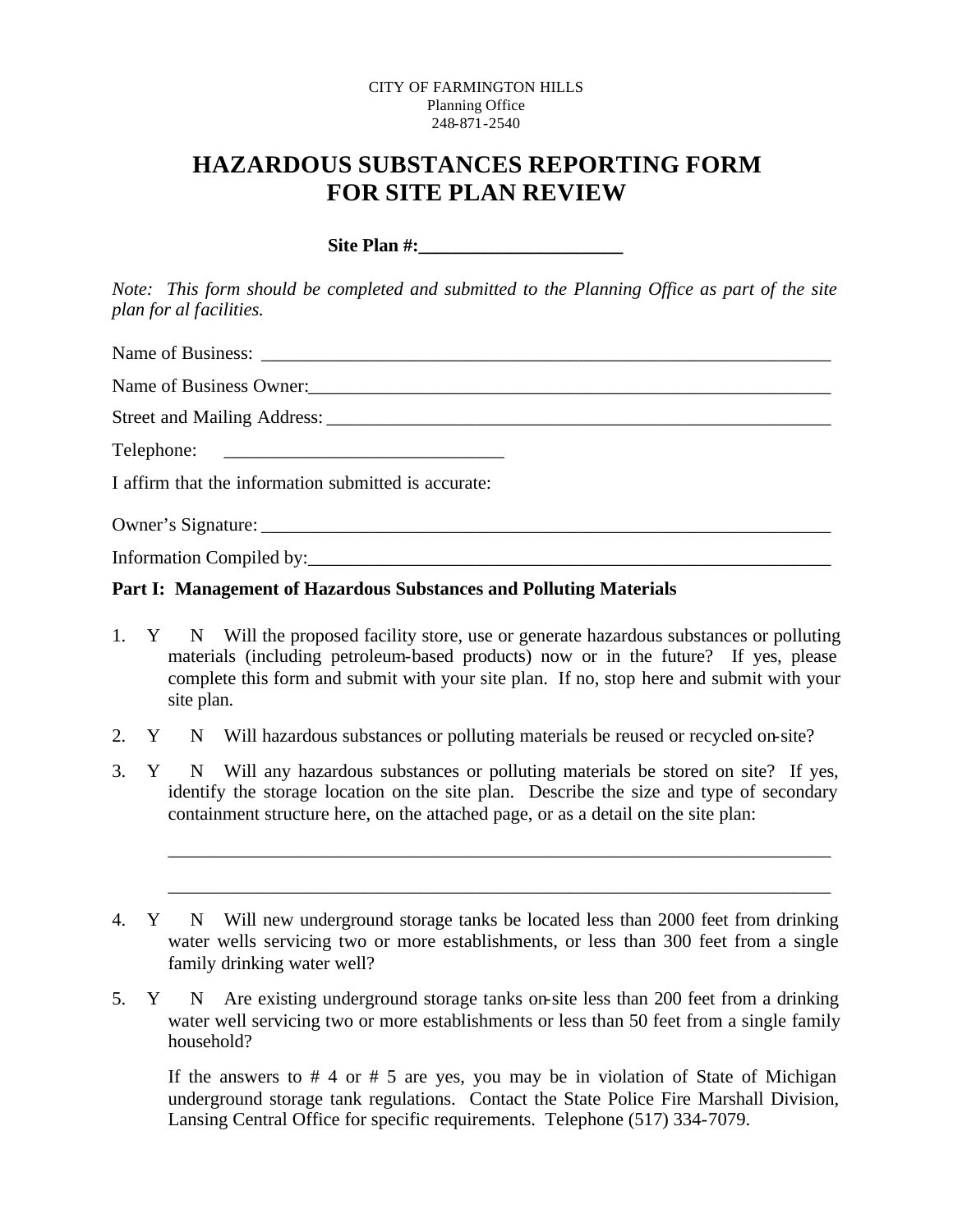- 6. Y N Will the interior of the facility have general purpose floor drains?\* If yes, will the floor drain connect to (circle one):
	- (a) Sanitary Sewer System
	- (b) On-Site Holding Tank
	- (c) On-Site system approved by the Michigan Department of Natural Resources in accordance with groundwater discharge permit requirements (administered by Waste Management Division).
	- *Note: General-purpose floor drains should not be connected to a storm drain, dry well or septic system.*
- 7. Y N Will hazardous substances or polluting materials be stored, used or handled outof-doors near storm drains which discharge to lakes, streams, or wetlands? If yes, describe the type of catch basin or spill containment facilities which will be used (use an attached sheet with diagram, if appropriate).

\_\_\_\_\_\_\_\_\_\_\_\_\_\_\_\_\_\_\_\_\_\_\_\_\_\_\_\_\_\_\_\_\_\_\_\_\_\_\_\_\_\_\_\_\_\_\_\_\_\_\_\_\_\_\_\_\_\_\_\_\_\_\_\_\_\_\_\_\_\_\_

\_\_\_\_\_\_\_\_\_\_\_\_\_\_\_\_\_\_\_\_\_\_\_\_\_\_\_\_\_\_\_\_\_\_\_\_\_\_\_\_\_\_\_\_\_\_\_\_\_\_\_\_\_\_\_\_\_\_\_\_\_\_\_\_\_\_\_\_\_\_\_

*Additional information may be requested by the City to assure that site plans comply with local, county and state environmental protection requirements.*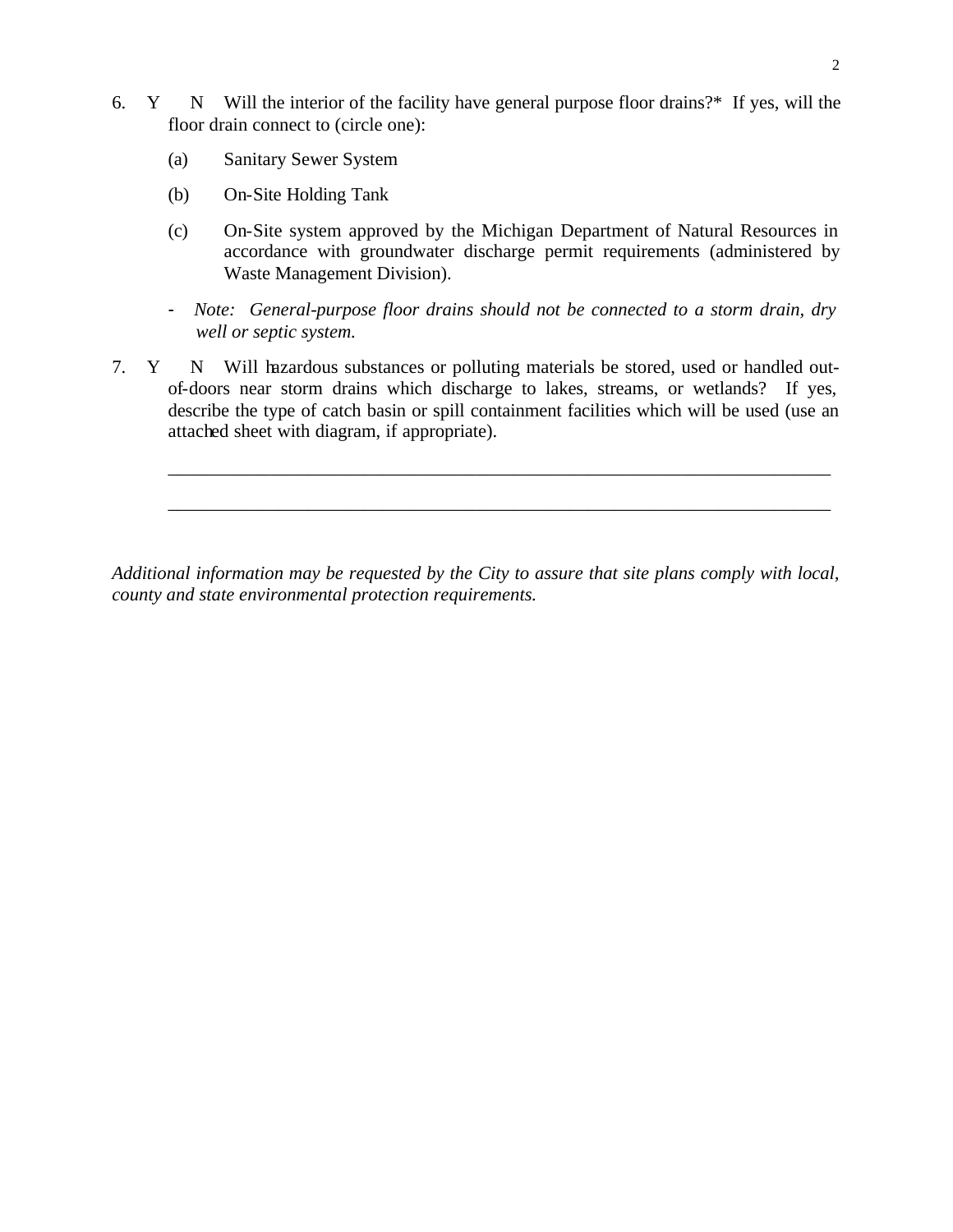#### Part II

# **TYPES AND QUANTITIES OF HAZARDOUS SUBSTANCES AND POLLUTING MATERIALS WHICH WILL BE USED, STORED OR GENERATED ON SITE**

Please list the hazardous substances and polluting materials (including chemicals, hazardous materials, petroleum products, hazardous wastes and other polluting materials) which are expected to be used, stored or generated on-site. Quantities should reflect the maximum volumes on hand at any time. Attach additional pages, if necessary, to list all hazardous substances and polluting materials.

| <b>COMMON NAME</b> | <b>CHEMICAL NAME</b> | <b>FORM</b>                                                                                                            | <b>MAXIMUM QUANTITY</b><br>ON HAND AT ONE | <b>TYPE OF STORAGE</b>                                                                                                                                                                                                                                    |
|--------------------|----------------------|------------------------------------------------------------------------------------------------------------------------|-------------------------------------------|-----------------------------------------------------------------------------------------------------------------------------------------------------------------------------------------------------------------------------------------------------------|
| (Trade Name)       | (Components)         |                                                                                                                        | <b>TIME</b>                               | <b>CONTAINERS</b>                                                                                                                                                                                                                                         |
| 1.                 |                      |                                                                                                                        |                                           |                                                                                                                                                                                                                                                           |
| 2.                 |                      |                                                                                                                        |                                           |                                                                                                                                                                                                                                                           |
| 3.                 |                      |                                                                                                                        |                                           |                                                                                                                                                                                                                                                           |
| $\overline{4}$ .   |                      |                                                                                                                        |                                           |                                                                                                                                                                                                                                                           |
| 5.                 |                      |                                                                                                                        |                                           |                                                                                                                                                                                                                                                           |
|                    |                      | <b>Key</b><br>$Liq. = Liquid$<br>$P.Liq.$ = Pressurized Liquid<br>$S =$ Solid<br>$G = Gas$<br>$P.G.$ = Pressurized Gas |                                           | <b>Key</b><br>$AGT =$ Aboveground Tank<br>$DM = Drum(s)$<br>$UGT =$ Underground Tank<br>$CY = Cylinders$<br>$CM = Metal Container$<br>CW<br>Wooden<br>$\equiv$<br><b>or</b><br><b>Composite Container</b><br>$TP =$ Portable Tank<br>$O = Other(Specify)$ |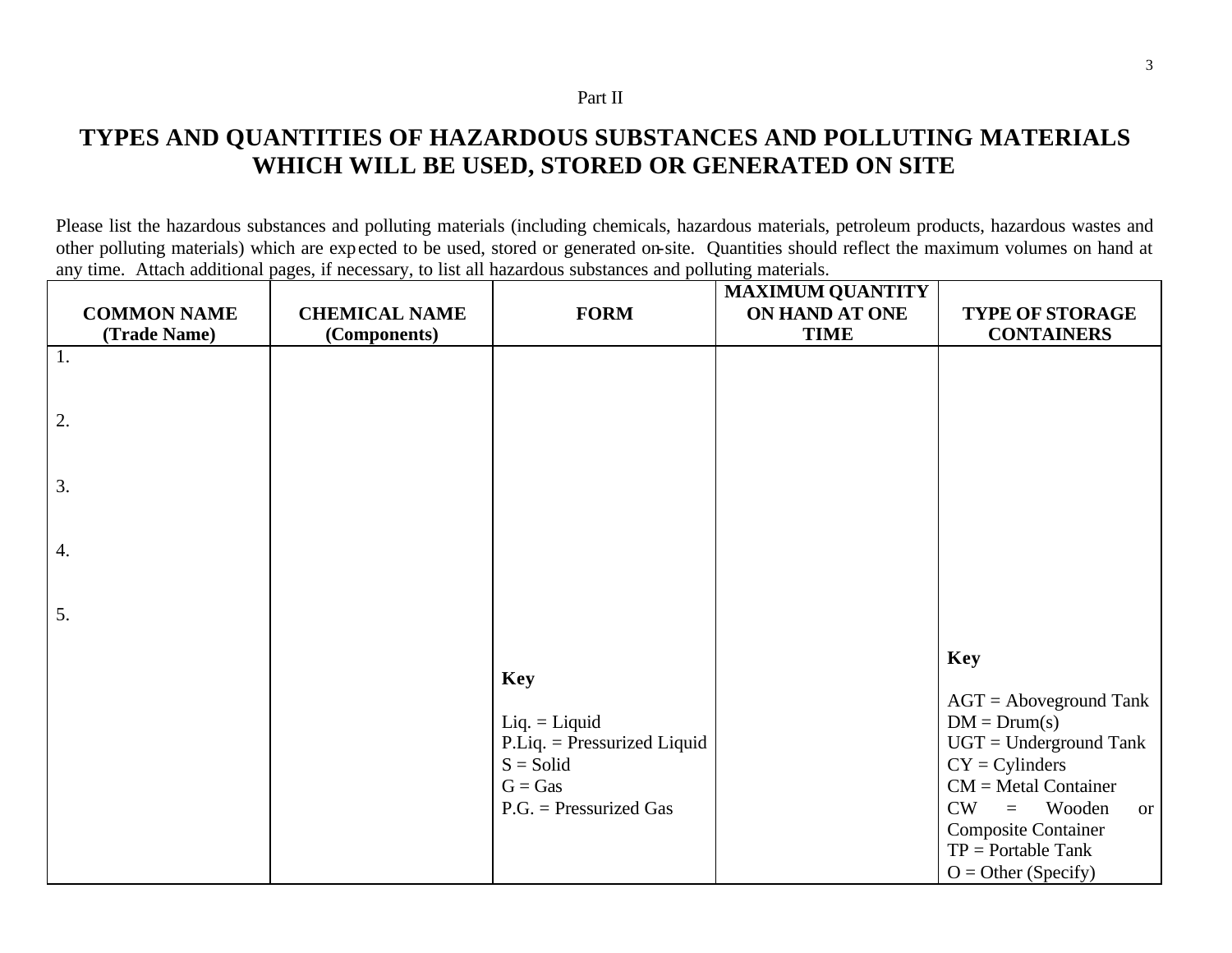### CITY OF FARMINGTON HILLS – PLANNING OFFICE 31555 ELEVEN MILE ROAD FARMINGTON HILLS MI 48336 (248) 871-2540

## **STATE/COUNTY ENVIRONMENTAL PERMITS CHECKLIST**

*This checklist has been prepared to alert businesses to state and county environmental permit requirements which may apply to new or existing facilities. Applicants are requested to complete this form and submit it to the City Planning Office with the proposed site plan. Upon receipt, the City will forward the information to the permit coordinator, Michigan Department of Natural Resources.*

*This checklist is not a permit application form; businesses are responsible for obtaining information and permit application forms from appropriate state and county offices. Please note that this checklist pertains only to state and county environmental permits. Additional permits and approvals may be required by the City or other governmental agencies.*

Circle the regulations which you think may apply to your business:

- 1. Y N Will the project involve the discharge of any type of waste water to a storm sewer, drain, lake, stream or other surface water?
- 2. Y N Will the project involve the discharge of liquids, sludges, waste water and/or waste water residuals into or onto the ground:

*Contact: Michigan Department of Natural Resources, Waste Management Division, District Office Telephone: 953-0241 (Livonia Office) \_\_\_\_\_\_\_\_\_\_\_*

3. Y N Will the project or facility store or use hazardous substances, oil, or salt? Depending upon the type of substance, secondary containment and a Pollution Incident Prevention Plan (or a material storage permit) may be required.

> *Contact: Michigan Department of Natural Resources, Waste Management Division, District Office Telephone: 953-0241 (Livonia Office) \_\_\_\_\_\_\_\_\_\_\_*

4. Y N Will the facility use underground storage tanks? Existing tanks must be registered with the State Police Fire Marshall Division. Tanks must be installed and operated in accordance with state regulations.

> *Contact: Michigan State Police Fire Marshall Division, Hazardous Materials Section, Lansing, Telephone: (517) 322-1935 or 1-800-MICH UST* \_\_\_\_\_\_\_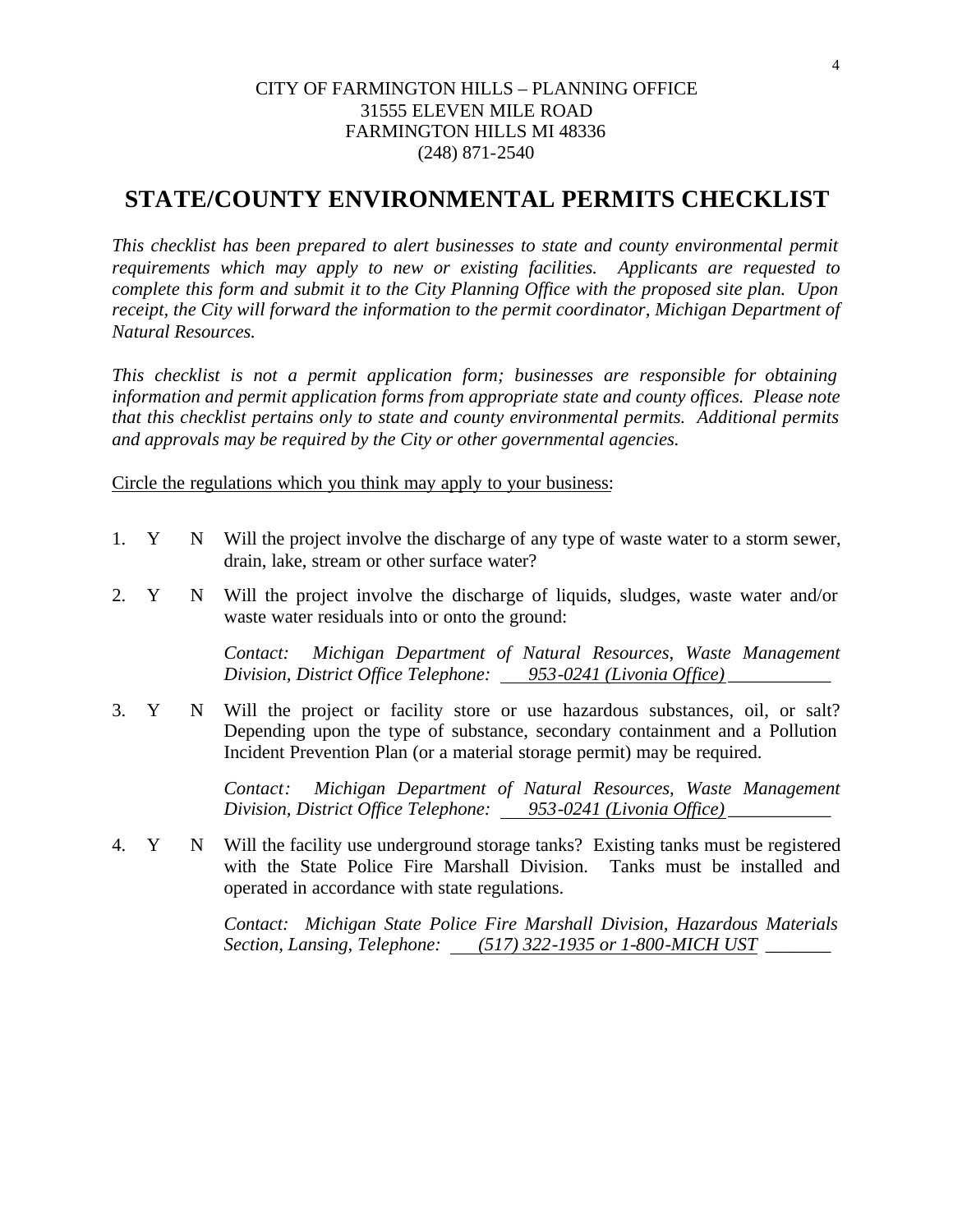5. Y N Will the facility involve the transport, on-site treatment, storage or disposal of hazardous waste generated in quantities of 1000 kilograms (250 gallons or 2200 pounds) or more per month? If yes, one or more permits may be required.

> Will the facility generate between 100 kilograms/month (25 gallons or 200 pounds) and 1000 kilograms/month (250 gallons or 2200 pounds) of hazardous waste? If yes, the facility may be a small quantity generator, subject to federal and state regulations. An EPA identification number should be obtained from the Michigan Department of Natural Resources (special forms are available) and a manifest (shipping paper) should be used to transport waste off-site.

> *Contact: Michigan Department of Natural Resources, Waste Management Division, District Office Telephone:* 953-0241 (Livonia Office)

6. Y N Will the project involve burning, land filling, transferring or processing any type of solid non-hazardous wastes on-site?

> *Contact: Michigan Department of Natural Resources, Waste Management Division, District Office Telephone: 953-0241 (Livonia Office) \_\_\_\_\_\_\_\_\_\_\_*

7. Y N Will the project involve the installation, construction, reconstruction, relocation, or alteration of any process or process equipment (including air pollution control equipment) which has the potential to emit air contaminants?

> *Contact: Michigan Department of Natural Resources, Air Quality Division, Permit Section, District Office Telephone: 953-0241 (Livonia Office) \_\_\_\_\_*

8. Y N Will the project involve any man-made change in the natural cover or topography of land, including cut and fill activities which may contribute to soil erosion and sedimentation? Will the earth change disturb an area of one acre or more, or occur within 500 feet of a lake or stream? If the answer to both of these questions is yes, a soil erosion and sedimentation permit is required.

> *Contact: County Drain Commissioner (or other responsible office) Telephone: (248) 858-0958 (Oakland County)\_\_\_\_\_\_\_\_\_\_\_\_\_\_\_\_\_\_\_\_\_\_\_\_*

9. Y N Will the project involve any work (dredging, filling, construction) in a river, stream, creek, ditch, wetland or floodplain, or within 500 feet of an inland lake, river, stream, creek or ditch?

> *Contact: Michigan Department of Natural Resources, Land and Water Management Division District Office Telephone: 953-0241 (Livonia Office)*

10. Y N Will an on-site wastewater treatment system or septic system be installed? Will septage be stored on-site prior to off-site disposal?

> *Contact: For Sanitary Sewer – County or District Environmental Health 953- 0241 (Livonia) For Industrial/Commercial Waste Water in an quantity of more than 10,000 gallons/day of sanitary sewage – Michigan Department of Natural Resources, Waste Management Division District Office Telephone: 953-0241 (Livonia Office) \_\_\_\_\_\_\_\_\_\_\_\_\_\_\_\_\_\_\_\_\_\_\_\_\_\_\_\_\_\_\_*